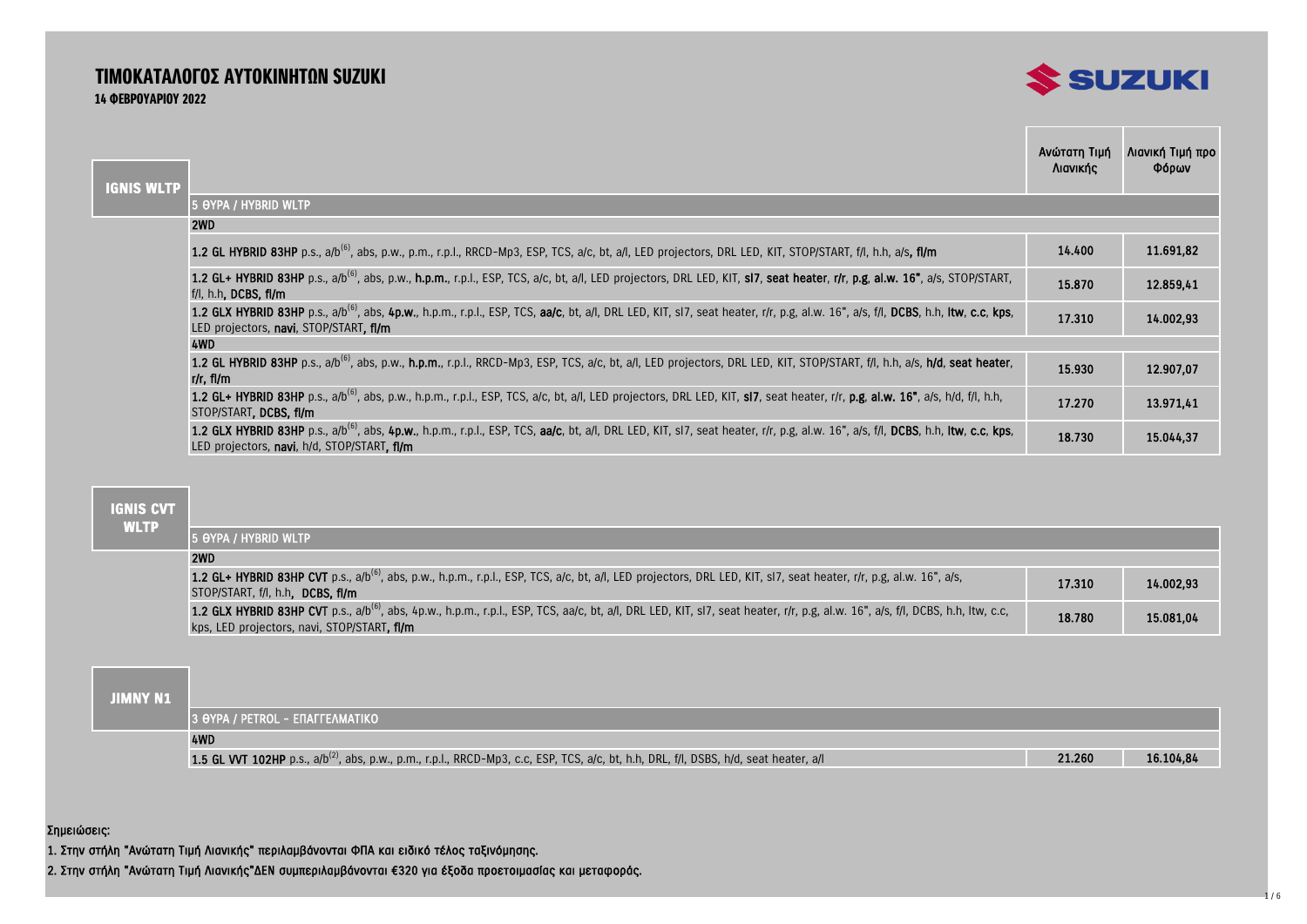## ΤΙΜΟΚΑΤΑΛΟΓΟΣ ΑΥΤΟΚΙΝΗΤΩΝ SUZUKI 14 ΦΕΒΡΟΥΑΡΙΟΥ 2022



| <b>SWIFT WLTP</b> |                                                                                                                                                                                                                                      | Ανώτατη Τιμή<br>Λιανικής | Λιανική Τιμή προ<br>Φόρων |
|-------------------|--------------------------------------------------------------------------------------------------------------------------------------------------------------------------------------------------------------------------------------|--------------------------|---------------------------|
|                   | 5 OYPA / HYBRID WLTP                                                                                                                                                                                                                 |                          |                           |
|                   | 2WD                                                                                                                                                                                                                                  |                          |                           |
|                   | 1.2 GL HYBRID 83HP p.s., a/b <sup>(6)</sup> , abs, p.w., h.p.m., r.p.l., RRCD-Mp3, ESP, TCS, a/c, bt, a/l, DRL LED, Itw, KIT, STOP/START, a.c.c., h.h, RBS, LED projectors, fl/m                                                     | 14.400                   | 11.691.94                 |
|                   | 1.2 GL+ HYBRID 83HP p.s., a/b <sup>(6)</sup> , abs, p.w., h.p.m., r.p.l., ESP, TCS, a/c, bt, a/l, DRL LED, ltw, KIT, p.g, al.w., f/l, sl7, seat heater, STOP/START, a.c.c., h.h, RBS, DSBS,<br>LED projectors, pks, fl/m             | 15.870                   | 12.859,68                 |
|                   | 1.2 GLX HYBRID 83HP p.s., a/b <sup>(6)</sup> , abs, 4p.w., h.p.m., r.p.l., ESP, TCS, aa/c, bt, a/l, DRL LED, Itw, KIT, p.g, al.w., f/l, sI7, seat heater, h.h, RBS, DSBS, kps, LED<br>projectors, navi, STOP/START, a.c.c, pks, fl/m | 17.310                   | 14.003.23                 |
|                   | 4WD                                                                                                                                                                                                                                  |                          |                           |
|                   | 1.2 GL+ HYBRID 83HP p.s., a/b <sup>(6)</sup> , abs, p.w., h.p.m., r.p.l., ESP, TCS, a/c, bt, a/l, DRL LED, Itw, KIT, p.g, al.w., f/l, sl7, seat heater, STOP/START, a.c.c., h.h, RBS, DSBS,<br>LED projectors, pks, fl/m             | 17.000                   | 13.757.26                 |
|                   | 1.2 GLX HYBRID 83HP p.s., a/b <sup>(6)</sup> , abs, 4p.w., h.p.m., r.p.l., ESP, TCS, aa/c, bt, a/l, DRL LED, ltw, KIT, p.g, al.w., f/l, sl7, seat heater, h.h, RBS, DSBS, kps, LED<br>projectors, navi, STOP/START, a.c.c. pks, fl/m | 18.220                   | 14.670.16                 |

## **SWIFT CVT**

| <b>WLTP</b> |                                                                                                                                                                                                                                          |        |           |  |  |
|-------------|------------------------------------------------------------------------------------------------------------------------------------------------------------------------------------------------------------------------------------------|--------|-----------|--|--|
|             | <b>5 OYPA / HYBRID WLTP</b>                                                                                                                                                                                                              |        |           |  |  |
|             | 2WD                                                                                                                                                                                                                                      |        |           |  |  |
|             | 1.2 GL HYBRID 83HP CVT p.s., a/b <sup>(6)</sup> , abs, p.w., h.p.m., r.p.l., RRCD-Mp3, ESP, TCS, a/c, bt, a/l, DRL LED, Itw, KIT, STOP/START, a.c.c., h.h, RBS, LED projectors, fi/m                                                     | 15.830 | 12.827,42 |  |  |
|             | 1.2 GL+ HYBRID 83HP CVT p.s., a/b <sup>(6)</sup> , abs, p.w., h.p.m., r.p.l., ESP, TCS, a/c, bt, a/l, DRL LED, Itw, KIT, p.g, al.w., f/l, sl7, seat heater, STOP/START, a.c.c., h.h, RBS,<br>DSBS, LED projectors, pks, fl/m             | 17.310 | 14.003.23 |  |  |
|             | 1.2 GLX HYBRID 83HP CVT p.s., a/b <sup>(6)</sup> , abs, 4p.w., h.p.m., r.p.l., ESP, TCS, aa/c, bt, a/l, DRL LED, Itw, KIT, p.g, al.w., f/l, sl7, seat heater, h.h, RBS, DSBS, kps, LED<br>projectors, navi, STOP/START, a.c.c. pks. fl/m | 18.780 | 15.081.05 |  |  |

| i swift sporti |                                                                                                                                                                                                                                                  |        |           |
|----------------|--------------------------------------------------------------------------------------------------------------------------------------------------------------------------------------------------------------------------------------------------|--------|-----------|
| <b>WLTP</b>    | 15 OYPA / HYBRID 48V WLTP                                                                                                                                                                                                                        |        |           |
|                | 2WD                                                                                                                                                                                                                                              |        |           |
|                | 1.4 SPORT HYBRID 48V 129HP p.s., a/b <sup>(6)</sup> , abs, 4p.w., h.p.m., r.p.l., ESP, TCS, aa/c, bt, a/l, DRL LED, Itw, KIT, p.g, al.w., f/l, sl7, seat heater, h.h, DSBS, kps, LED<br>projectors, navi, STOP/START, a.c.c, sp, s.s., pks, fl/m | 21.880 | 17.324,12 |

Σημειώσεις:

1. Στην στήλη "Ανώτατη Τιμή Λιανικής" περιλαμβάνονται ΦΠΑ και ειδικό τέλος ταξινόμησης.

2. Στην στήλη "Ανώτατη Τιμή Λιανικής"ΔΕΝ συμπεριλαμβάνονται €320 για έξοδα προετοιμασίας και μεταφοράς.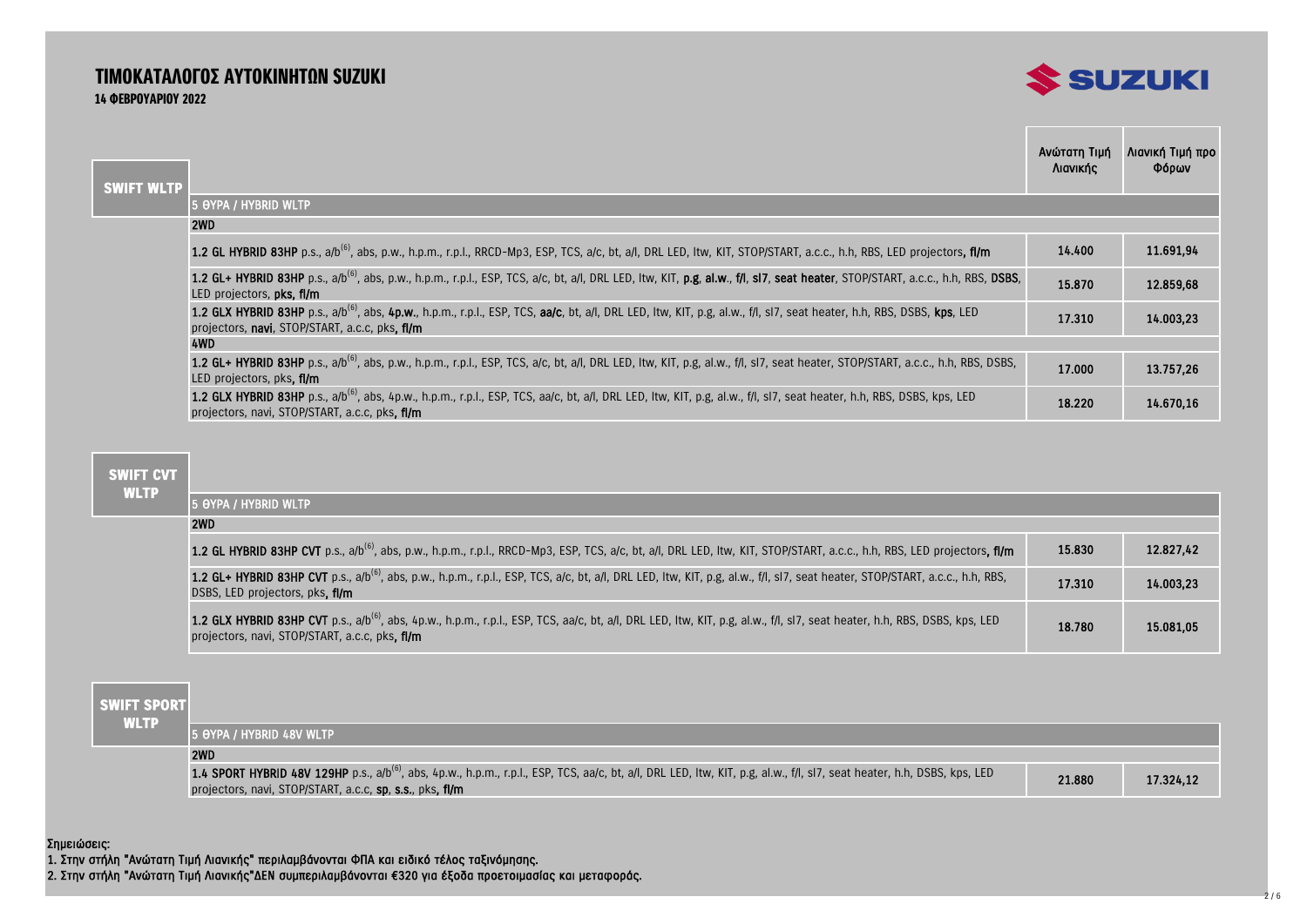## ΤΙΜΟΚΑΤΑΛΟΓΟΣ ΑΥΤΟΚΙΝΗΤΩΝ SUZUKI 14 ΦΕΒΡΟΥΑΡΙΟΥ 2022



| <b>VITARA WLTP</b>                                                                                                                                                                                                                                                        | Ανώτατη Τιμή<br>Λιανικής | Λιανική Τιμή προ<br>Φόρων |
|---------------------------------------------------------------------------------------------------------------------------------------------------------------------------------------------------------------------------------------------------------------------------|--------------------------|---------------------------|
| 5 OYPA / HYBRID 48V WLTP                                                                                                                                                                                                                                                  |                          |                           |
| 2WD                                                                                                                                                                                                                                                                       |                          |                           |
| 1.4 GL HYBRID 48V 129HP p.s., a/b <sup>(7)</sup> , abs, p.w., p.m., r.p.l., RRCD-Mp3, a.c.c, ESP, TCS, aa/c, bt, STOP/START, h.h, DRL LED, KIT, f/l, r/r, DSBS, LED projectors, a/l,<br>a.wipers                                                                          | 19.420                   | 15.550,42                 |
| 1.4 GL+ HYBRID 48V 129HP p.s., a/b <sup>(7)</sup> , abs, 4p.w., h.p.m., r.p.l., sl7, a.c.c, ESP, TCS, aa/c, bt, STOP/START, h.h, DRL LED, KIT, f/l, p.g, al.w. 17", s.r/r, ltw, seat<br><b>heater</b> , DSBS, LED projectors, a/l, a wipers                               | 20.870                   | 16.613.86                 |
| 1.4 GLX HYBRID 48V 129HP p.s., a/b <sup>(7)</sup> , abs, 4p.w., h.p.m., r.p.l., sl7, navi, a.c.c, ESP, TCS, aa/c, bt, STOP/START, h.h, DRL LED, KIT, f/l, p.g, al.w. 17", s.r/r, ltw, seat<br>heater, DSBS, LED projectors, pks, k.p.s, a/l, a.wipers, suede              | 23.640                   | 18.503,94                 |
| 1.4 GLX SUNROOF HYBRID 48V 129HP p.s., a/b <sup>(7)</sup> , abs, 4p.w., h.p.m., r.p.l., sl7, navi, a.c.c, ESP, TCS, aa/c, bt, STOP/START, h.h, DRL LED, KIT, f/l, p.g, al.w. 17", s.r/r,<br>Itw, seat heater, DSBS, LED projectors, pks, k.p.s, a/l, a.wipers, suede      | 24.140                   | 18.839,12                 |
| 4WD                                                                                                                                                                                                                                                                       |                          |                           |
| <b>1.4 GL+ HYBRID 48V 129HP</b> p.s., a/b <sup>(7)</sup> , abs, 4p.w., h.p.m., r.p.l., sl7, a.c.c, ESP, TCS, aa/c, bt, STOP/START, h.h, DRL LED, KIT, f/l, p.g, al.w. 17", s.r/r, Itw, seat<br>heater, DSBS, LED projectors, a/l, a.wipers, h/d                           | 23.870                   | 18.621.26                 |
| 1.4 GLX HYBRID 48V 129HP p.s., a/b <sup>(7)</sup> , abs, 4p.w., h.p.m., r.p.l., sl7, navi, a.c.c, ESP, TCS, aa/c, bt, STOP/START, h.h, DRL LED, KIT, f/l, p.g, al.w. 17", s.r/r, ltw, seat<br>heater, DSBS, LED projectors, pks, k.p.s, a/l, a.wipers, h/d, suede         | 27.130                   | 20.764,52                 |
| 1.4 GLX SUNROOF HYBRID 48V 129HP p.s., a/b <sup>(7)</sup> , abs, 4p.w., h.p.m., r.p.l., sl7, navi, a.c.c, ESP, TCS, aa/c, bt, STOP/START, h.h, DRL LED, KIT, f/l, p.g, al.w. 17", s.r/r,<br>Itw, seat heater, DSBS, LED projectors, pks, k.p.s, a/l, a.wipers, h/d, suede | 27.630                   | 21.087,10                 |

#### **VITARA S1- HEV 6AGS**

5 ΘΥΡΑ / S1-HEV 6AGS

### $2WD$

| <b>LVVU</b>                                                                                                                                                                                                                                                                |        |           |
|----------------------------------------------------------------------------------------------------------------------------------------------------------------------------------------------------------------------------------------------------------------------------|--------|-----------|
| 1.5 GL+ S1-HEV 6AGS 116HP p.s., a/b <sup>(7)</sup> , abs, 4p.w., h.p.m., r.p.l., sl7, a.c.c, ESP, TCS, aa/c, bt, STOP/START, h.h, DRL LED, KIT, f/l, p.g, al.w. 17", s.r/r, Itw, seat<br>heater, DSBS, LED projectors, a/l, a.wipers                                       | 24.000 | 18.745.27 |
| 1.5 GLX S1-HEV 6AGS 116HP p.s., a/b <sup>(7)</sup> , abs, 4p.w., h.p.m., r.p.l., sl7, navi, a.c.c, ESP, TCS, aa/c, bt, STOP/START, h.h, DRL LED, KIT, f/l, p.g, al.w. 17", s.r/r, Itw, seat<br>heater, DSBS, LED projectors, pks, k.p.s, a/l, a.wipers, suede              | 26.770 | 20.585,37 |
| 1.5 GLX SUNROOF S1-HEV 6AGS 116HP p.s., a/b <sup>(7)</sup> , abs, 4p.w., h.p.m., r.p.l., sl7, navi, a.c.c, ESP, TCS, aa/c, bt, STOP/START, h.h, DRL LED, KIT, f/l, p.g, al.w. 17",<br>s.r/r, Itw, seat heater, DSBS, LED projectors, pks, k.p.s, a/l, a.wipers, suede      | 27.270 | 20.911.21 |
| 4WD                                                                                                                                                                                                                                                                        |        |           |
| 1.5 GL+ S1-HEV 6AGS 116HP p.s., a/b <sup>(7)</sup> , abs, 4p.w., h.p.m., r.p.l., sl7, a.c.c, ESP, TCS, aa/c, bt, STOP/START, h.h, DRL LED, KIT, f/l, p.g, al.w. 17", s.r/r, ltw, seat<br>heater, DSBS, LED projectors, a/l, a.wipers, h/d                                  | 26.800 | 20.551.61 |
| 1.5 GLX S1-HEV 6AGS 116HP p.s., a/b <sup>(7)</sup> , abs, 4p.w., h.p.m., r.p.l., sl7, navi, a.c.c, ESP, TCS, aa/c, bt, STOP/START, h.h, DRL LED, KIT, f/l, p.g, al.w. 17", s.r/r, Itw, seat<br>heater, DSBS, LED projectors, pks, k.p.s, a/l, a.wipers, h/d, suede         | 30.060 | 22.654,84 |
| 1.5 GLX SUNROOF S1-HEV 6AGS 116HP p.s., a/b <sup>(7)</sup> , abs, 4p.w., h.p.m., r.p.l., sl7, navi, a.c.c, ESP, TCS, aa/c, bt, STOP/START, h.h, DRL LED, KIT, f/l, p.g, al.w. 17",<br>s.r/r, Itw, seat heater, DSBS, LED projectors, pks, k.p.s, a/l, a.wipers, h/d, suede |        | 22.977,42 |

#### Σημειώσεις:

1. Στην στήλη "Ανώτατη Τιμή Λιανικής" περιλαμβάνονται ΦΠΑ και ειδικό τέλος ταξινόμησης.

2. Στην στήλη "Ανώτατη Τιμή Λιανικής"ΔΕΝ συμπεριλαμβάνονται €320 για έξοδα προετοιμασίας και μεταφοράς.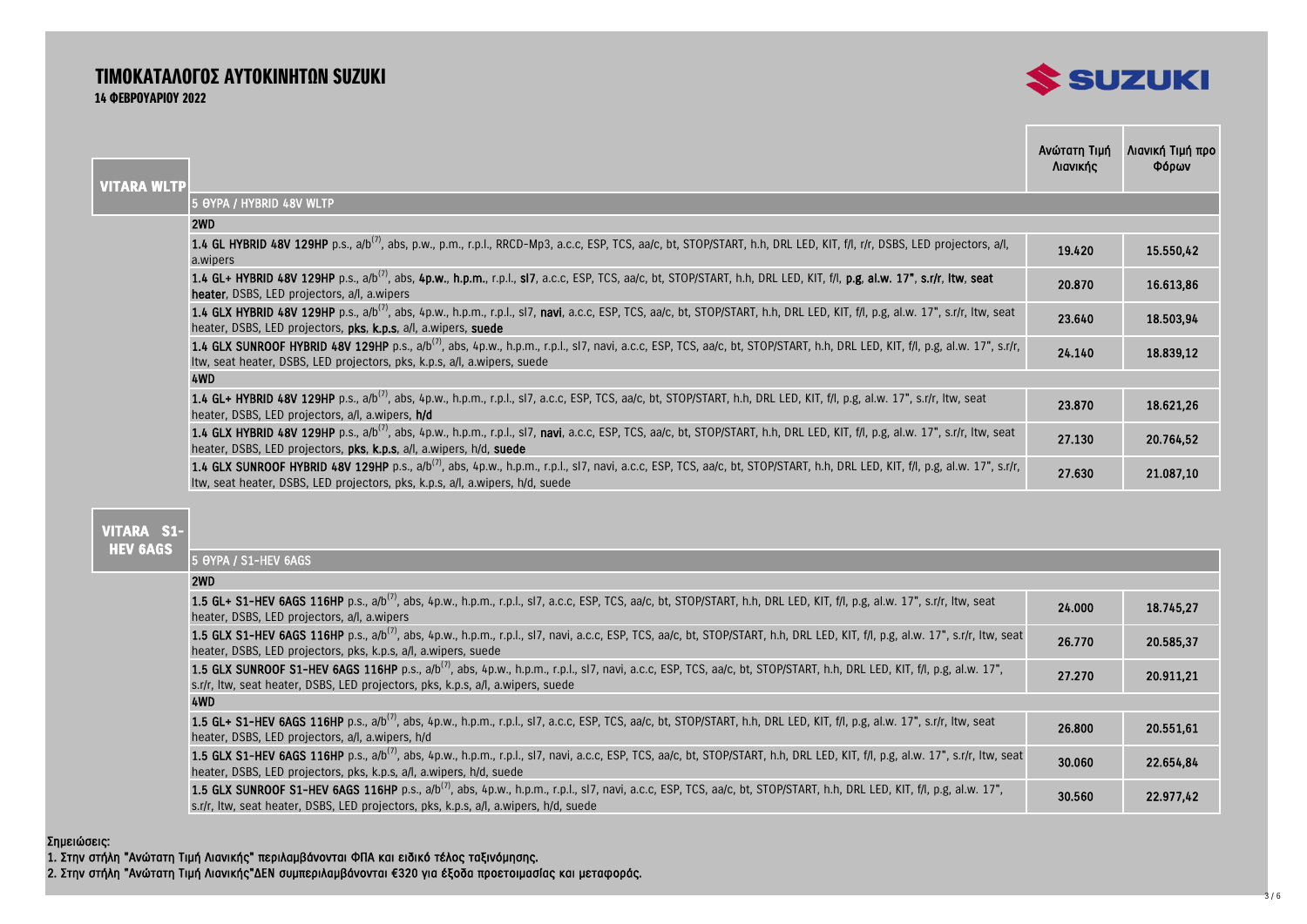# ΤΙΜΟΚΑΤΑΛΟΓΟΣ ΑΥΤΟΚΙΝΗΤΩΝ SUZUKI 14 ΦΕΒΡΟΥΑΡΙΟΥ 2022



the control of the control of the

| <b>NEW</b>     |                                                                                                                                                                                                                                                                    | Ανώτατη Τιμή<br>Λιανικής | Λιανική Τιμή προ<br>Φόρων |
|----------------|--------------------------------------------------------------------------------------------------------------------------------------------------------------------------------------------------------------------------------------------------------------------|--------------------------|---------------------------|
| <b>S-CROSS</b> | 5 OYPA / HYBRID 48V                                                                                                                                                                                                                                                |                          |                           |
|                | 2WD                                                                                                                                                                                                                                                                |                          |                           |
|                | 1.4 GL HYBRID 48V 129HP p.s., a/b <sup>(7)</sup> , abs, 4p.w., h.p.m., r.p.l., a.c.c, ESP, TCS, a/c, bt, h.h, DRL LED, KIT, STOP/START, LED projectors, DSBS, sl7, al.w. 17"                                                                                       | 21.420                   | 17.015,75                 |
|                | 1.4 GL+ HYBRID 48V 129HP p.s., a/b <sup>(7)</sup> , abs, 4p.w., h.p.m., r.p.l., a.c.c, ESP, TCS, aa/c, bt, h.h, DRL LED, KIT, STOP/START, Itw, kps, sl7, LED projectors, seat heater,<br>s.r/r, $a/l$ , a.wipers, $f/l$ , p.g, $a l.w.$ 17", DSBS                  | 23.620                   | 18.490,53                 |
|                | 1.4 GLX HYBRID 48V 129HP p.s., a/b <sup>(7)</sup> , abs, 4p.w., h.p.m., r.p.l., a.c.c, ESP, TCS, aa/c, bt, h.h, DRL LED, KIT, STOP/START, Itw, kps, sI9, C360, LED projectors, seat<br>heater, s.r/r, a/l, a.wipers, f/l, p.g, al.w. 17", pks, DSBS, navi, leather | 26.390                   | 20.337,73                 |
|                | 1.4 GLX SUNROOF HYBRID 48V 129HP p.s., a/b(7), abs, 4p.w., h.p.m., r.p.l., a.c.c, ESP, TCS, aa/c, bt, h.h, DRL LED, KIT, STOP/START, Itw, kps, sl9, C360, LED<br>projectors, seat heater, s.r/r, a/l, a.wipers, f/l, p.g, al.w. 17", pks, DSBS, navi, leather      | 26.890                   | 20.663,57                 |
|                | 4WD                                                                                                                                                                                                                                                                |                          |                           |
|                | 1.4 GL+ HYBRID 48V 129HP p.s., a/b <sup>(7)</sup> , abs, 4p.w., h.p.m., r.p.l., a.c.c, ESP, TCS, aa/c, bt, h.h, DRL LED, KIT, STOP/START, Itw, kps, sl7, LED projectors, seat heater,<br>s.r/r, a/l, a.wipers, f/l, p.g, al.w. 17", DSBS                           | 26.420                   | 20.306,45                 |
|                | 1.4 GLX HYBRID 48V 129HP p.s., a/b <sup>(7)</sup> , abs, 4p.w., h.p.m., r.p.l., a.c.c, ESP, TCS, aa/c, bt, h.h, DRL LED, KIT, STOP/START, Itw, kps, sI9, C360, LED projectors, seat<br>heater, s.r/r, a/l, a.wipers, f/l, p.g, al.w. 17", pks, DSBS, navi, leather | 29.680                   | 22.409,68                 |
|                | 1.4 GLX SUNROOF HYBRID 48V 129HP p.s., a/b(7), abs, 4p.w., h.p.m., r.p.l., a.c.c, ESP, TCS, aa/c, bt, h.h, DRL LED, KIT, STOP/START, Itw, kps, sI9, C360, LED<br>projectors, seat heater, s.r/r, a/l, a.wipers, f/l, p.g, al.w. 17", pks, DSBS, navi, leather      | 30.180                   | 22.732,26                 |

Σημειώσεις: 1. Στην στήλη "Ανώτατη Τιμή Λιανικής" περιλαμβάνονται ΦΠΑ και ειδικό τέλος ταξινόμησης. 2. Στην στήλη "Ανώτατη Τιμή Λιανικής"ΔΕΝ συμπεριλαμβάνονται €320 για έξοδα προετοιμασίας και μεταφοράς.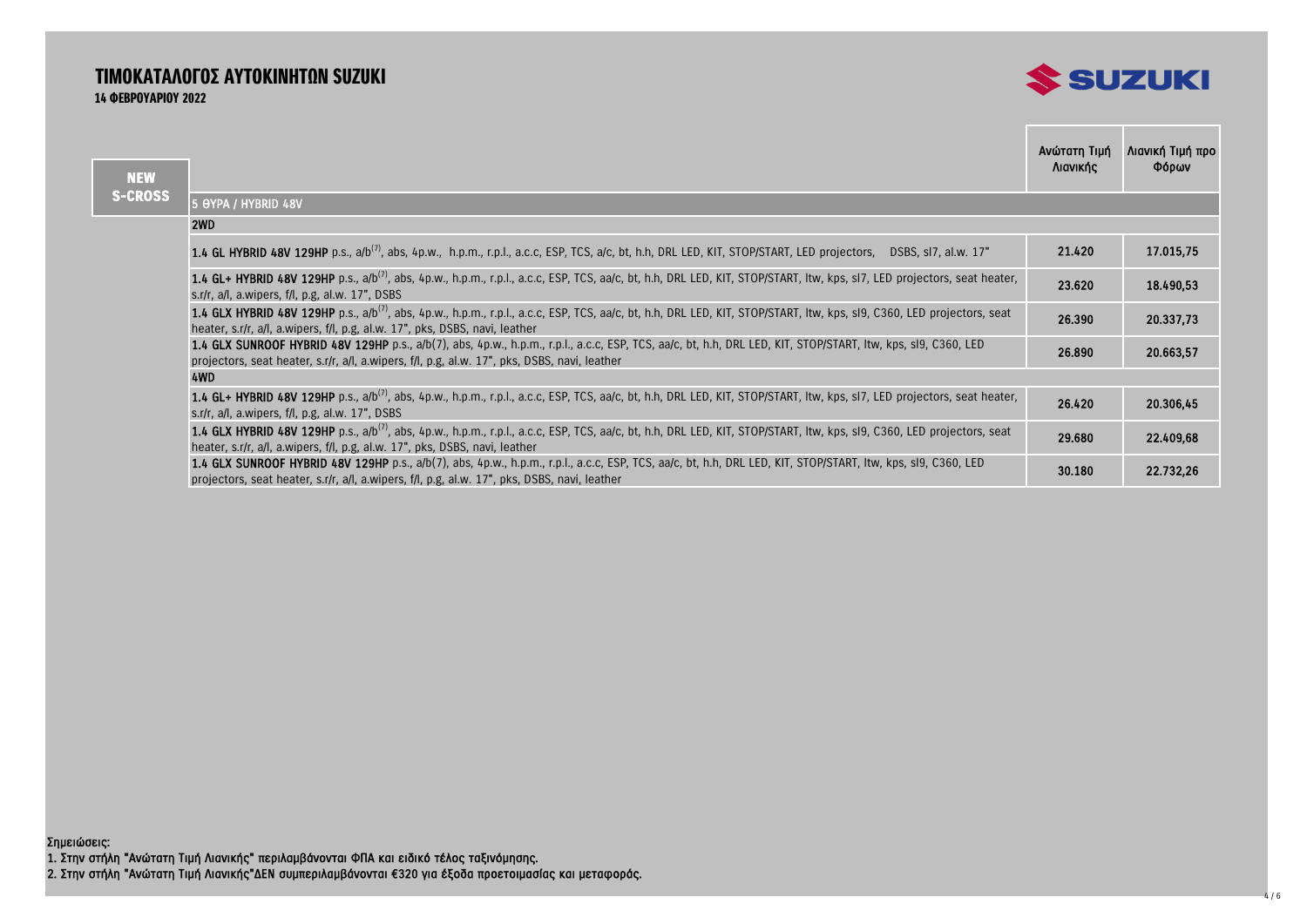## ΤΙΜΟΚΑΤΑΛΟΓΟΣ ΑΥΤΟΚΙΝΗΤΩΝ SUZUKI 14 ΦΕΒΡΟΥΑΡΙΟΥ 2022



|              |                                                                                                                                                                                                                                             | Ανώτατη Τιμή<br>Λιανικής | Λιανική Τιμή προ<br>Φόρων |
|--------------|---------------------------------------------------------------------------------------------------------------------------------------------------------------------------------------------------------------------------------------------|--------------------------|---------------------------|
| <b>SWACE</b> | 15 OYPA / HYBRID E-CVT                                                                                                                                                                                                                      |                          |                           |
|              | 2WD                                                                                                                                                                                                                                         |                          |                           |
|              | 1.8L GL+ Hybrid 122hp p.s., a/b <sup>(7)</sup> , abs, 4p.w., h.p.m., r.p.l., sl8, a.c.c, ESP, TCS, aa/c, bt, STOP/START, h.h, DRL LED, KIT, f/l, p.g, al.w. 16", Itw, seat heater, RBS,<br>LED projectors, a/l, a.wipers, k.p.s.            | 25.180                   | 19.536,28                 |
|              | 1.8L GLX Hybrid 122hp p.s., a/b <sup>(7)</sup> , abs, 4p.w., h.p.m., r.p.l., sl8, a.c.c, ESP, TCS, aa/c, bt, STOP/START, h.h, DRL LED, KIT, f/l, p.g, al.w. 16", Itw, seat heater, RBS,<br>LED projectors, pks, k.p.s, a/l, a.wipers, S-IPA | 27.180                   | 20.852,56                 |

| <b>ACROSS</b> |                                                                                                                                                                                                                                         | Ανώτατη Τιμή<br>Λιανικής | Λιανική Τιμή προ<br>Φόρων |
|---------------|-----------------------------------------------------------------------------------------------------------------------------------------------------------------------------------------------------------------------------------------|--------------------------|---------------------------|
|               | 15 OYPA / PLUG-IN HYBRID E-CVT                                                                                                                                                                                                          |                          |                           |
|               | 4WD                                                                                                                                                                                                                                     |                          |                           |
|               | 2,5L GLX Plug-In Hybrid 306hp p.s., a/b <sup>(7)</sup> , abs, 4p.w., h.p.m., r.p.l., sl9, a.c.c, ESP, TCS, aa/c, bt, STOP/START, h.h, DRL LED, KIT, f/l, p.g, al.w. 19", Itw, seat heater,<br>RBS, LED projectors, a/l, a.wipers, k.p.s | 56.280                   | 43.059,87                 |

1. Στην στήλη "Ανώτατη Τιμή Λιανικής" περιλαμβάνονται ΦΠΑ και ειδικό τέλος ταξινόμησης. 2. Στην στήλη "Ανώτατη Τιμή Λιανικής"ΔΕΝ συμπεριλαμβάνονται €320 για έξοδα προετοιμασίας και μεταφοράς. Σημειώσεις: